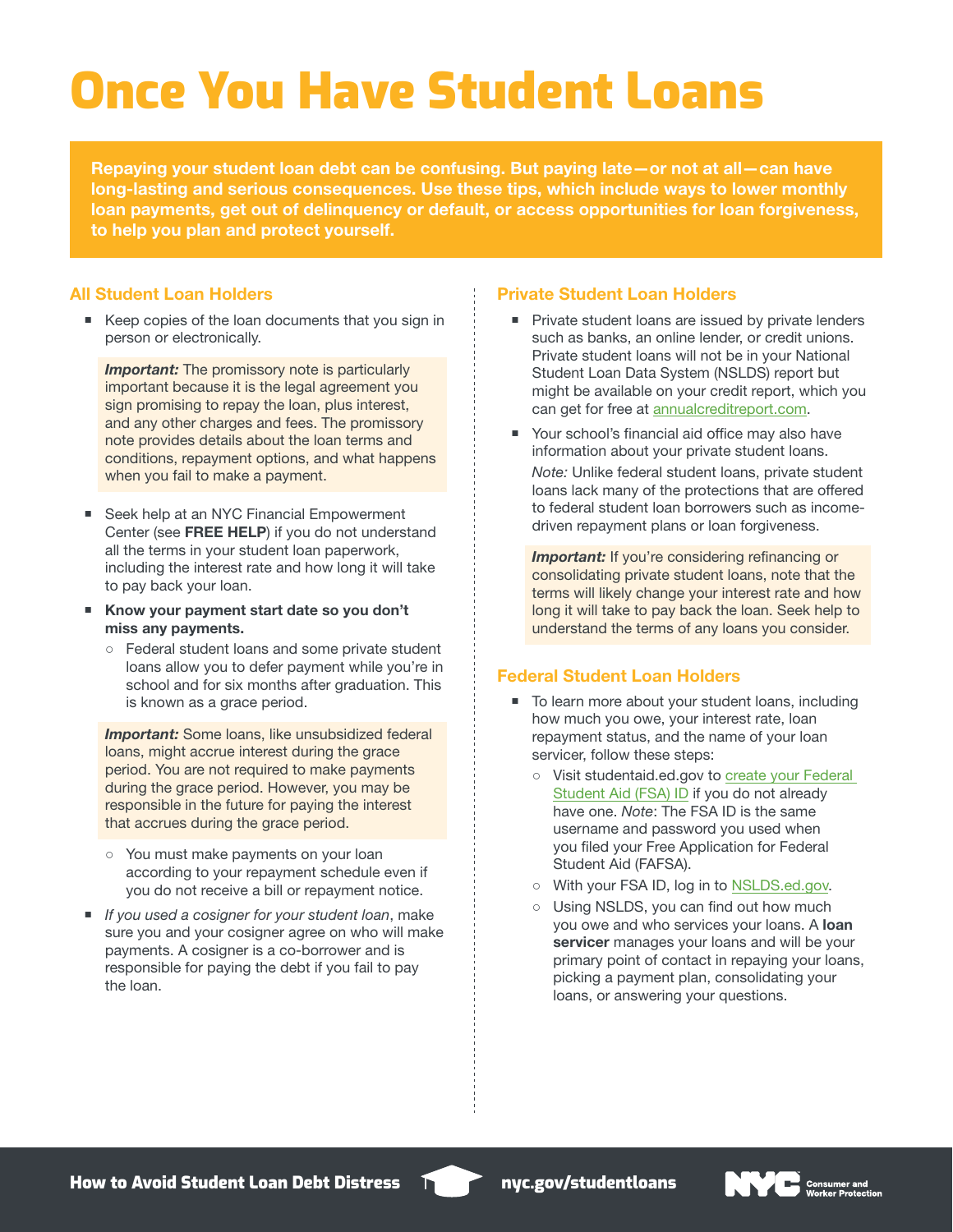## Federal Student Loan Discharge

There are several kinds of federal student loan discharge. "Discharge" means you are no longer required to make payments on your student loans due to certain circumstances. For example, you may be eligible for a kind of federal student loan forgiveness called "[borrower defense"](https://studentaid.ed.gov/sa/repay-loans/forgiveness-cancellation/borrower-defense#who-qualifies) if you took out loans to attend a school that misled you about your likelihood of finding a job or obtaining certification or licensure in your field of study, the school's graduation rates, earnings after graduation, or the cost of education at the school. If your college or career school closed while you were enrolled or soon after you left school, you may qualify for a ["closed school discharge](https://studentaid.ed.gov/sa/about/announcements/closed-school)" of your federal student loans. Other forms of discharge include Ability to Benefit Discharge, Total and Permanent Disability Discharge, and [more.](https://studentaid.ed.gov/sa/repay-loans/forgiveness-cancellation) You may want to seek legal assistance with your application for loan discharge.

#### New York State Loan Forgiveness Programs

The State offers other loan forgiveness programs for those in certain professions who qualify.

There is also the New York State Get on Your Feet Program, which offers up to 24 months of loan forgiveness to New York residents who earned an undergraduate degree from a New York State college or university December 2014 or after, have an adjusted gross income of less than \$50,000, and meet other eligibility requirements. Learn more at [hesc.ny.gov](https://studentaid.ed.gov/sa/fafsa/filling-out/fsaid).

## Federal Student Loan Holders Seeking an Income-Driven Repayment Plan

You may be eligible to make payments based on your income.

**Income-driven repayment plan options set your** monthly loan payment at an amount that is based on your income and family size. Depending on your income, your payments could be as low as \$0 a month. If you do not qualify for these options, you may qualify for a graduated repayment plan that allows you to make smaller initial payments that increase over time. This graduated repayment plan could extend your repayment period and increase the total amount you pay in loan interest.

To see the various payment plans and your options, visit StudentLoans.gov and log in to the [Repayment Estimator tool](https://studentloans.gov/myDirectLoan/repaymentEstimator.action) using your FSA ID.

**Important:** You must contact your loan servicer to choose and enroll in a plan.

 You may be able to consolidate your Perkins and Federal Family Education Loan (FFEL) loans to qualify for an income-driven repayment plan such as Pay As You Earn (PAYE) or Revised Pay As You Earn (REPAYE).

*Important:* Be careful which loans you include in consolidation and avoid consolidating Parent PLUS loans with student loans you took out for your own education because you could lose access to favorable repayment plans.

#### If you are considering refinancing your federal student loan into a private student loan:

○ Understand that you will lose access to the forbearance, deferment, income-driven repayment, rehabilitation, and consolidation options described in this sheet, as well as the forgiveness and discharge options available for federal student loans only.

# Federal Student Loan Holders Seeking Loan Forgiveness

In certain situations, you may qualify to have your federal student loan forgiven, canceled, or discharged, which means that you no longer need to repay your loan.

- Loans made under the Federal Perkins Loan Program may be eligible for forgiveness if you work in certain professions such as firefighting, law enforcement, nursing, teaching, and social work. Learn more about this [option](https://studentaid.ed.gov/sa/repay-loans/forgiveness-cancellation/perkins) at studentaid.ed.gov.
- The Public Service Loan Forgiveness (PSLF) **Program** forgives the remaining balance on your Direct Loans after you have made 120 qualifying monthly payments under a qualifying repayment plan while working full time for a qualifying employer. You may be able to consolidate FFEL loans into a Direct Loan to qualify for PSLF.
	- Make sure you understand [which jobs qualify](https://studentaid.ed.gov/sa/repay-loans/forgiveness-cancellation/public-service#qualifying-employment) for PSLF and [which loans are eligible](https://studentaid.ed.gov/sa/repay-loans/forgiveness-cancellation/public-service#eligible-loans). Visit StudentLoans.gov to learn how to apply.
	- If you decide to participate in the program, your employer will need to [certify your employment](https://studentaid.ed.gov/sa/sites/default/files/public-service-employment-certification-form.pdf) in order for you to qualify for loan forgiveness, which starts after 120 qualifying payments.

**Important:** PSLF is not considered taxable by the Internal Revenue Service (IRS). But other debt forgiveness programs such as the New York State Get On Your Feet Program are taxable, which means you will owe taxes on the amount that is forgiven through the program. Please consult a tax professional with questions.